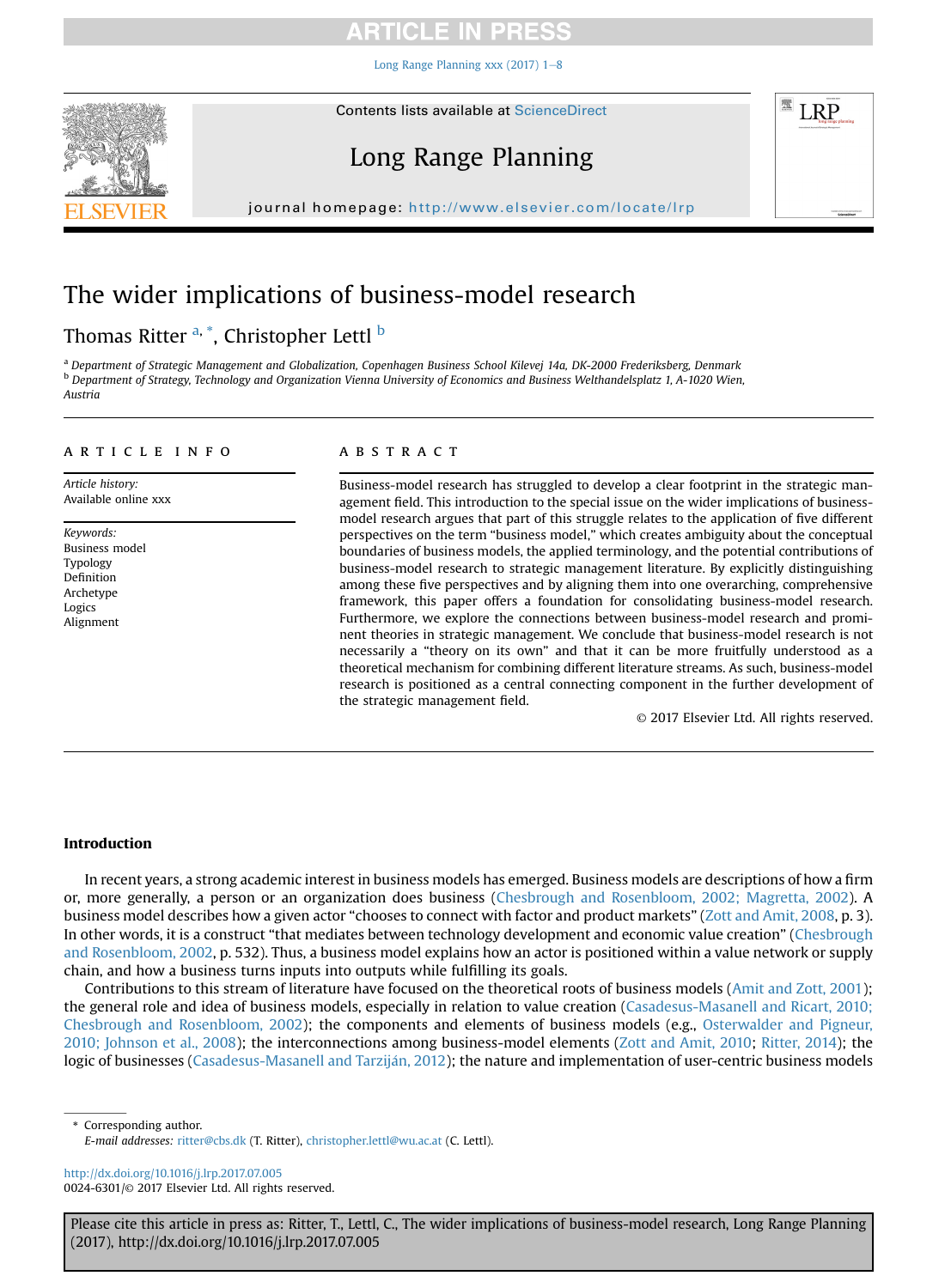### **ITICLE IN PRE**

2 T. Ritter, C. Lettl / Long Range Planning xxx (2017) 1-8

(Hienerth et al., 2011); and the emergence of new organizational forms and their implications for business-model innovation (Fjeldstadt, Snow, Miles and Lettl, 2012; Foss and Saebi, 2015; Snow et al., 2011), as well as numerous other topics. As documented in a steadily increasing number of publications (DaSilva and Trkman, 2014), this rich stream of literature has created a detailed but fragmented understanding of business models (for a review, see Massa et al., 2017; Zott et al., 2011). As several researchers note, "there continues to be little agreement on an operating definition" (Casadesus-Masanell and Ricart, 2011, p. 102) and "the academic literature on this topic is fragmented and confounded by inconsistent definitions and construct boundaries" (George and Bock, 2011, p. 83). Similarly, all contribution to this special issue highlight the lack of a common definition and understanding of business models. As such, the business-model concept remains ambiguous and clarity is needed in order to move the field forward.

While such conceptual ambiguity hinders theoretical development and demands academic attention, the aim of this special issue is to elaborate on the connections between business-model research and established theories in the strategic management literature. In other words, this special issue investigates the ways in which business-model research contributes to the development of theories and the extent to which this stream of research is influenced by theories. This special issue offers a range of insights into these questions and points out relevant research agendas.

This introduction is organized as follows. First, we outline the five perspectives found in business-model research in order to provide a foundation for a discussion of wider implications. Second, we offer an overview of relevant "adjacent" theories, which also serves to position the contributions of this special issue. Third, we suggest a new positioning and understanding of business-model research in the strategic management literature and outline open research questions.

#### Perspectives in business-model research

When reviewing the extant business-model literature, we identified five different perspectives on the term "business model": business-model activities, business-model logics, business-model archetypes, business-model elements, and business-model alignment. Each of the five perspectives has a distinct way of defining business models and all of them are meaningful in their own right. In line with Baden-Fuller and Morgan's (2010) suggestion to interpret business models in multifaceted ways, we suggest that the five perspectives can co-exist, as they supplement each other. However, they need to be explicitly applied and distinguished from each other in order to avoid ambiguity and confusion.

#### Business-model activities

One perspective views a business model as a description of the activities that the firm has put together in order to execute its strategy (Arend, 2013). Zott and Amit (2010, p. 216) frame business models from "an activity system perspective," stating "we conceptualize a firm's business model as a system of interdependent activities that transcends the focal firm and spans its boundaries." In a similar vein, Chesbrough (2007, p. 12) defines a business model as "a series of activities, from procuring raw materials to satisfying the final consumer." This thought is mirrored in Massa and Tucci's (2013, p. 9) view of business models as a "systemic and holistic understanding of how an organization orchestrates its system of activities for value creation." This perspective is closely related to business processes and business-process reengineering (DaSilva and Trkman, 2014) as well as Porter's idea of the firm as a value chain of different activities (Porter, 1985).

#### Business-model logics

Instead of looking at value-chain activities, another stream of business-model research describes the flow of logical arguments that summarizes the logic of the business: "doing more of x raises the returns of doing of y and vice versa" (Brynjolfsson and Milgrom, 2013). In other words, this stream focuses on why certain activities make sense for a business in terms of the value-creating logics that those activities introduce. Along these lines, Shafer et al. (2005, p. 202) state that business models are "a representation of a firm's underlying core logic."

Casadesus-Masanell and Ricart (2011) define a business model as a set of relationships and logical loops of consequences that can (and should) create virtuous cycles rather than vicious cycles. They also argue that firms may operate two (or more) logics that supplement each other. For example, LAN Airlines has both a low-cost logic for its regional routes and a quality business logic for its long-distance routes (Casadesus-Masarell and Ricart, 2011).

#### Business-model archetypes

Archetypes describe generic logics of how firms do business, i.e. business-model archetypes are general, well-known business model logics. Business-model archetypes are typical models of value creation and value capture that transcend industry boundaries (Baden-Fuller and Morgan, 2010). A classic example is the "razor and blade" business model in which a firm sells a product at a reasonable price and earns above-average profits by selling consumables that customers need to use that product. This business model is widespread – examples include Nespresso's sales of coffee machines, which require

Please cite this article in press as: Ritter, T., Lettl, C., The wider implications of business-model research, Long Range Planning (2017), http://dx.doi.org/10.1016/j.lrp.2017.07.005